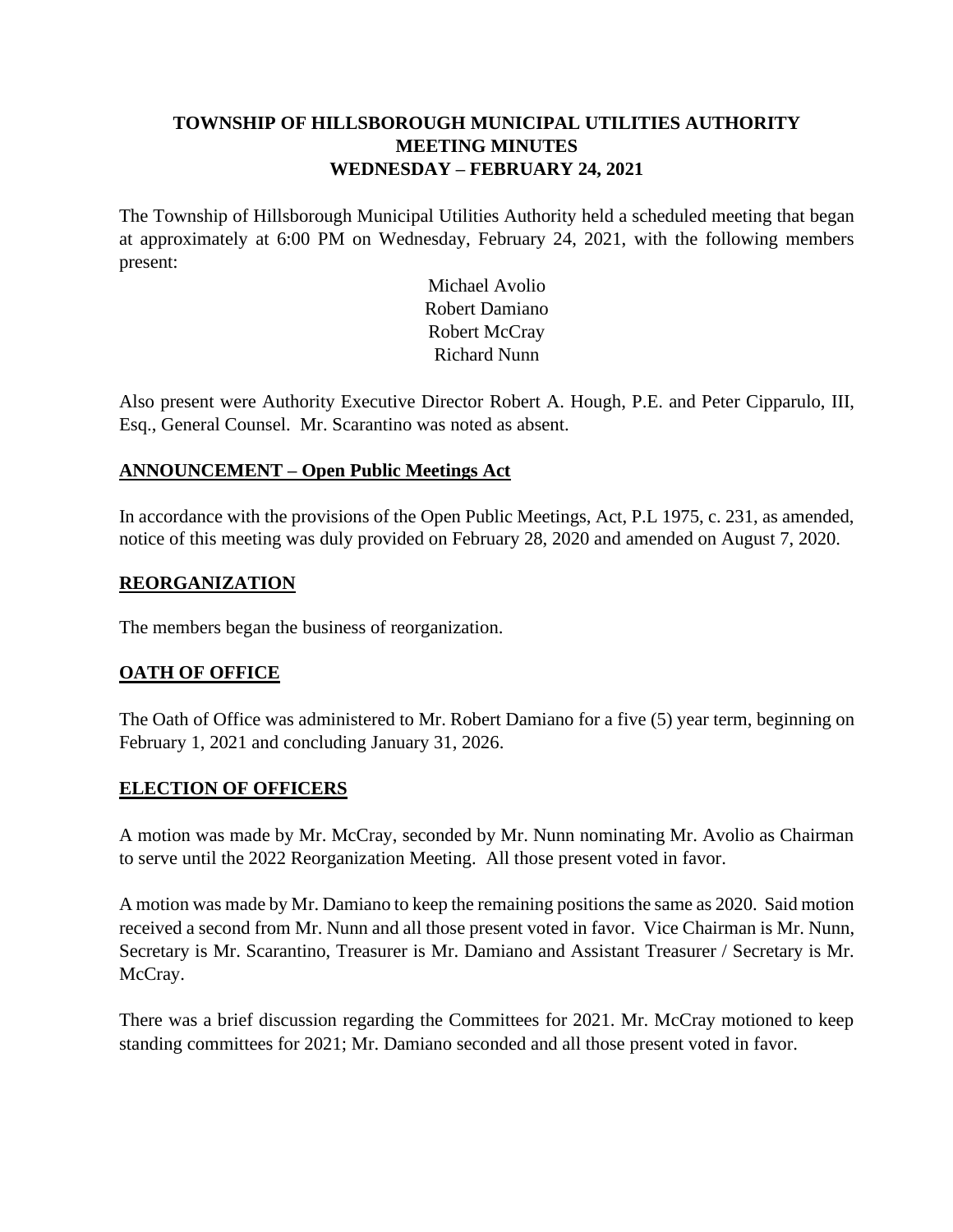## **MATTERS FOR CONSIDERATION**

**RESOLUTION # 21-0224-1 – Resolution Appointing Suplee, Clooney & Company as the Auditor for the Township of Hillsborough Municipal Utilities Authority (TTHMUA)**

**WHEREAS,** there exists a need for Professional Auditing Services to The Township of Hillsborough Municipal Utilities Authority (TTHMUA), and

**WHEREAS, TTHMUA** has determined and certified that the value of the contract may exceed \$17,500; and

**WHEREAS,** funds are available for this purpose, and

**WHEREAS,** the "New Jersey Pay to Play" Law, (N.J.S.A. 19:44A-20.4 et seq) requires that the resolution authorizing the award of contracts for "Professional Services" thru the 'Fair and Open' Process was publicly advertised.

**NOW, THEREFORE, BE IT RESOLVED** by The Township of Hillsborough Municipal Utilities Authority as follows:

- 1. The Chairman and Secretary be and they are hereby authorized and directed to execute a certain agreement dated February 24, 2021 and filed with the Executive Director of the Authority between the Authority and Suplee, Clooney & Company, for 1 year, from March 1, 2021 to February 28, 2022.
- 2. The Executive Director shall publish a notice of award of said contract in the Courier News and Hillsborough Beacon in accordance with the provisions of the Local Public Contracts Law.

# **RESOLUTION # 21-0224-2 – Resolution Appointing Hawkins, Delafield & Wood, LLP as the Bond Counsel for The Township of Hillsborough Municipal Utilities Authority (TTHMUA)**

**WHEREAS,** there exists a need for Professional Bond Counsel Services to The Township of Hillsborough Municipal Utilities Authority (TTHMUA), and

**WHEREAS, TTHMUA** has determined and certified that the value of the contract may exceed \$17,500; and

**WHEREAS,** funds are available for this purpose, and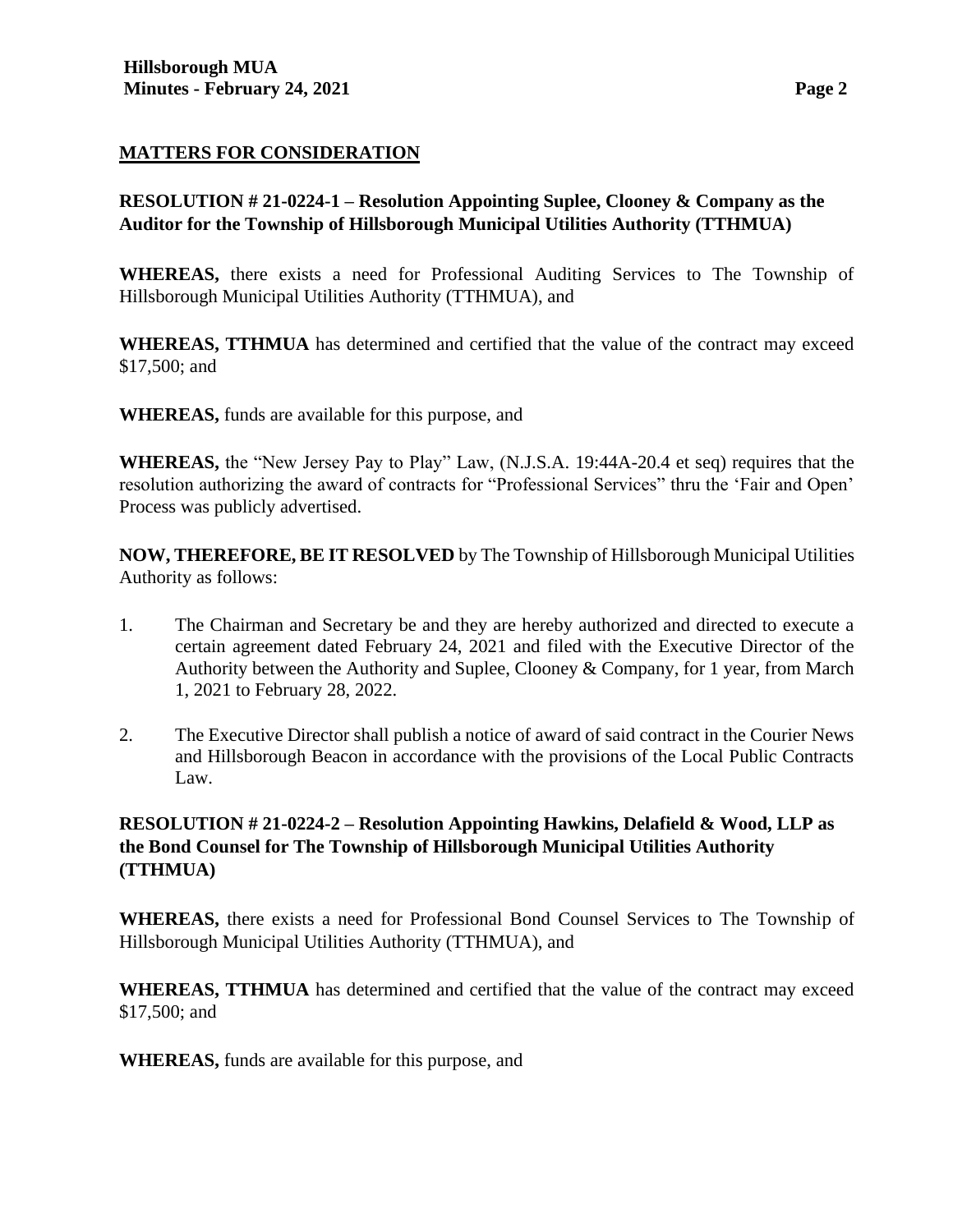**WHEREAS,** the "New Jersey Pay to Play" Law, (N.J.S.A. 19:44A-20.4 et seq) requires that the resolution authorizing the award of contracts for "Professional Services" thru the 'Fair and Open' Process was publicly advertised.

**NOW, THEREFORE, BE IT RESOLVED** by The Township of Hillsborough Municipal Utilities Authority as follows:

- 1. The Chairman and Secretary be and they are hereby authorized and directed to execute a certain agreement dated February 24, 2021 and filed with the Executive Director of the Authority between the Authority and Hawkins, Delafield & Wood, LLP, for 1 year, from March 1, 2021 to February 28, 2022.
- 2. The Executive Director shall publish a notice of award of said contract in the Courier News and Hillsborough Beacon in accordance with the provisions of the Local Public Contracts Law.

# **RESOLUTION # 21-0224-3 – Resolution Appointing the Law Offices of Peter Cipparulo, III, LLC as the General Counsel for The Township of Hillsborough Municipal Utilities Authority (TTHMUA)**

**WHEREAS,** there exists a need for Professional General Counsel Services consisting of legal advice and professional legal services to The Township of Hillsborough Municipal Utilities Authority (hereinafter the "Authority"); and

**WHEREAS,** TTHMUA has determined and certified that the value of the contract may exceed \$17,500; and

**WHEREAS,** funds are available for this purpose, and

**WHEREAS,** the "New Jersey Pay to Play" Law, (N.J.S.A. 19:44A-20.4 et seq) requires that the resolution authorizing the award of contracts for "Professional Services" thru the 'Fair and Open' Process was publicly advertised.

**NOW, THEREFORE, BE IT RESOLVED** by The Township of Hillsborough Municipal Utilities Authority as follows:

- 1. The Chairman and Secretary be and they are hereby authorized and directed to execute a certain agreement dated February 24, 2021 and filed with the Executive Director of the Authority between the Authority and the Law Offices of Peter Cipparulo, III, LLC, for 1 year, from March 1, 2021 to February 28, 2022.
- 2. The Executive Director shall publish a notice of award of said contract in the Courier News and Hillsborough Beacon in accordance with the provisions of the Local Public Contracts Law.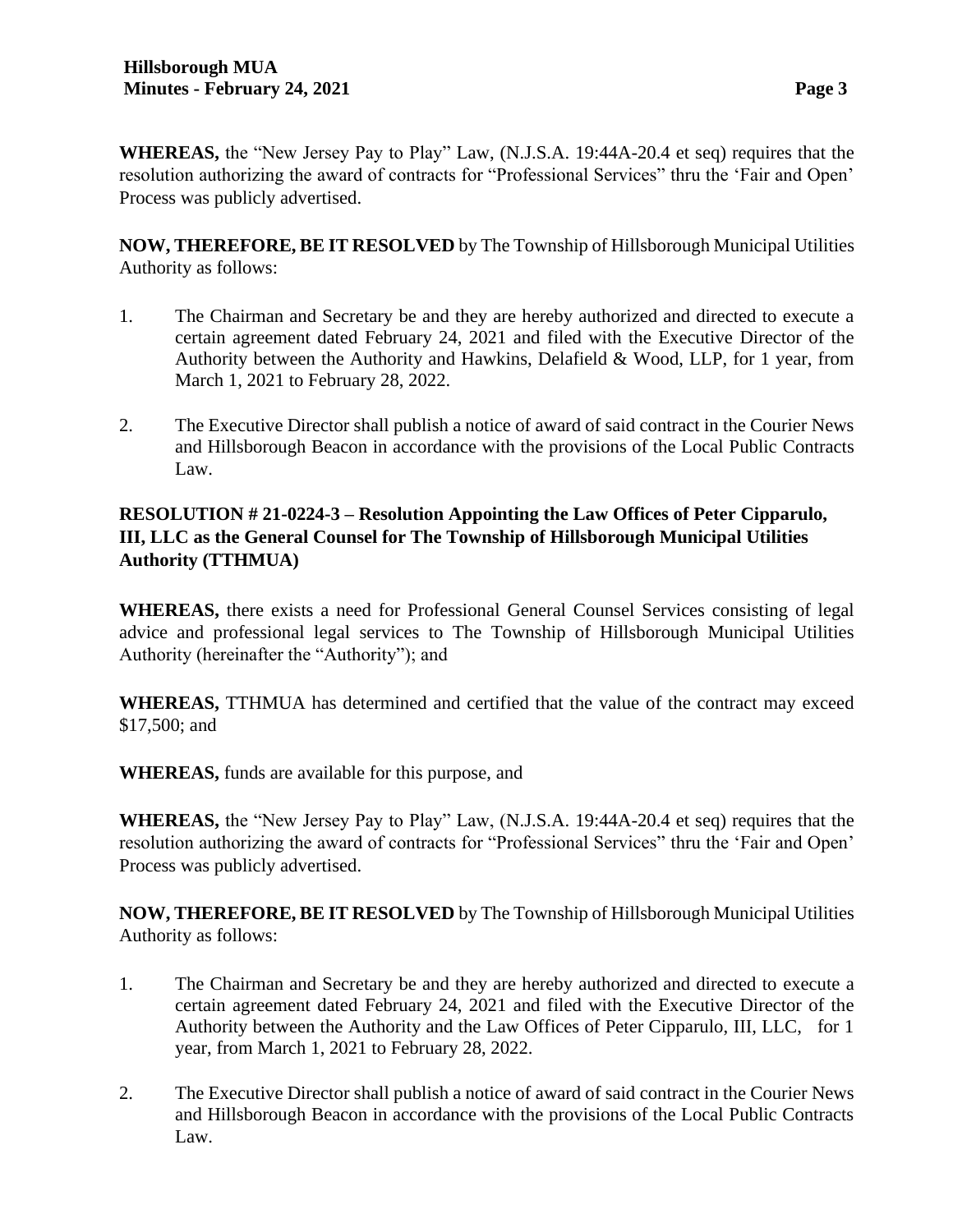# **RESOLUTION # 21-0224-4 – Resolution Appointing Cleary Giacobbe Alfieri & Jacobs, LLC as a Special Counsel for The Township of Hillsborough Municipal Utilities Authority (TTHMUA)**

**WHEREAS,** there exists a need for Professional Special Counsel Services who specializes in Authority law, special legal advice and professional legal services on an as needed basis, to The Township of Hillsborough Municipal Utilities Authority (TTHMUA); and

**WHEREAS,** TTHMUA has determined and certified that the value of the contract may exceed \$17,500; and

**WHEREAS,** funds are available for this purpose, and

**WHEREAS,** the "New Jersey Pay to Play" Law, (N.J.S.A. 19:44A-20.4 et seq) requires that the resolution authorizing the award of contracts for "Professional Services" thru the 'Fair and Open' Process was publicly advertised.

**NOW, THEREFORE, BE IT RESOLVED** by The Township of Hillsborough Municipal Utilities Authority as follows:

- 1. The Chairman and Secretary be and they are hereby authorized and directed to execute a certain agreement dated February 24, 2021 and filed with the Executive Director of the Authority between the Authority and Cleary Giacobbe Alfieri & Jacobs, LLC, for 1 year, from March 1, 2021 to February 28, 2022.
- 2. The Executive Director shall publish a notice of award of said contract in the Courier News and Hillsborough Beacon in accordance with the provisions of the Local Public Contracts Law.

## **RESOLUTION # 21-0224-5 – Resolution Appointing McManimon, Scotland & Baumann, LLC as a Special Counsel for The Township of Hillsborough Municipal Utilities Authority (TTHMUA)**

**WHEREAS,** there exists a need for Professional Special Counsel Services who specializes in Authority law, special legal advice and professional legal services on an as needed basis, to The Township of Hillsborough Municipal Utilities Authority (TTHMUA); and

WHEREAS, TTHMUA has determined and certified that the value of the contract may exceed \$17,500; and

**WHEREAS,** funds are available for this purpose, and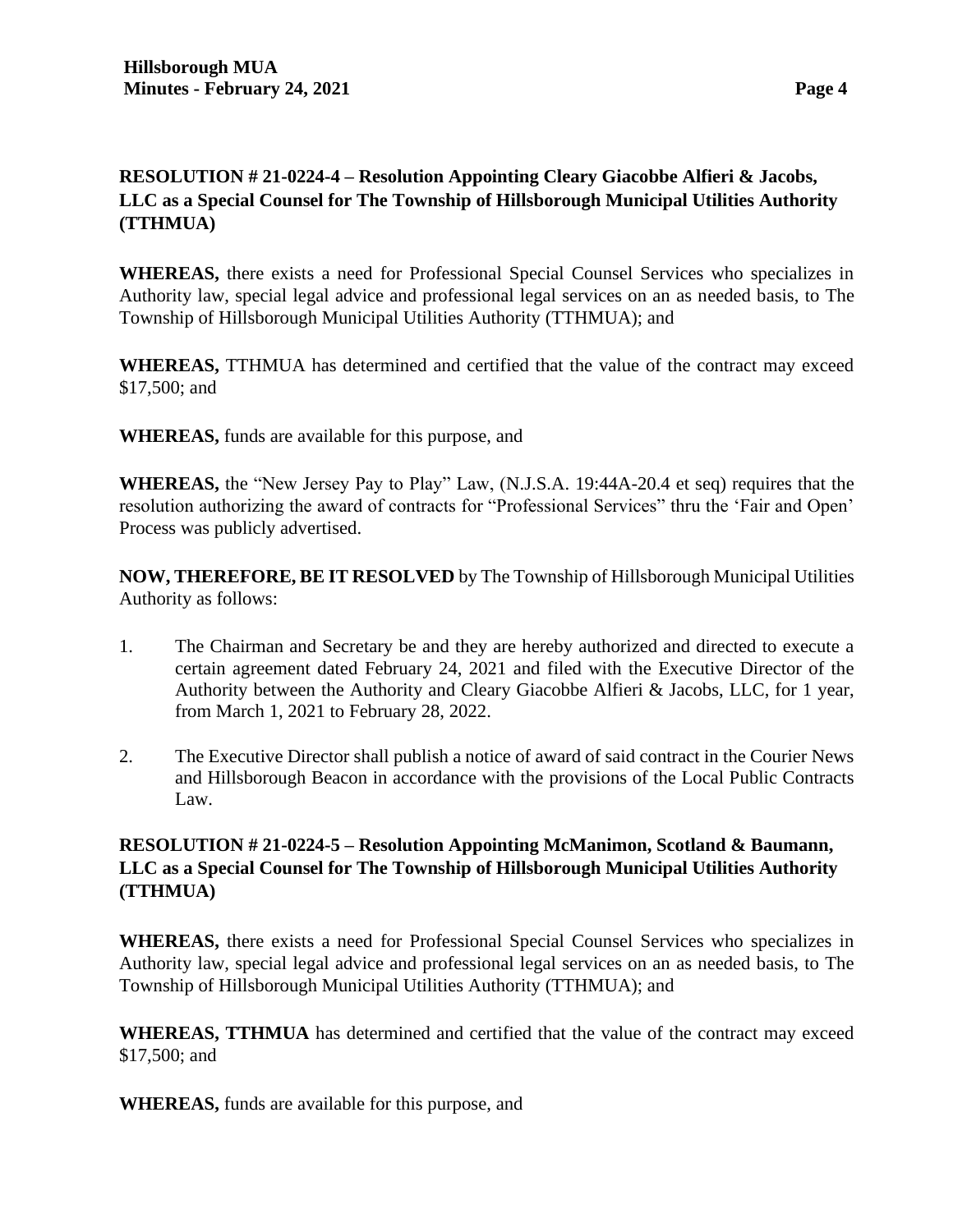**WHEREAS,** the "New Jersey Pay to Play" Law, (N.J.S.A. 19:44A-20.4 et seq) requires that the resolution authorizing the award of contracts for "Professional Services" thru the 'Fair and Open' Process was publicly advertised.

**NOW, THEREFORE, BE IT RESOLVED** by The Township of Hillsborough Municipal Utilities Authority as follows:

- 1. The Chairman and Secretary be and they are hereby authorized and directed to execute a certain agreement dated February 24, 2021 and filed with the Executive Director of the Authority between the Authority and McManimon, Scotland & Baumann, LLC, for 1 year, from March 1, 2021 to February 28, 2022.
- 2. The Executive Director shall publish a notice of award of said contract in the Courier News and Hillsborough Beacon in accordance with the provisions of the Local Public Contracts Law.

# **RESOLUTION # 21-0224-6 – Resolution Appointing H2M Associates, Inc. as a Consulting Engineer for The Township of Hillsborough Municipal Utilities Authority (TTHMUA)**

**WHEREAS,** there exists a need for Professional Consulting Engineer Services to The Township of Hillsborough Municipal Utilities Authority (TTHMUA); and

**WHEREAS, TTHMUA** has determined and certified that the value of the contract may exceed \$17,500; and

**WHEREAS,** funds are available for this purpose, and

**WHEREAS,** the "New Jersey Pay to Play" Law, (N.J.S.A. 19:44A-20.4 et seq) requires that the resolution authorizing the award of contracts for "Professional Services" thru the 'Fair and Open' Process was publicly advertised.

**NOW, THEREFORE, BE IT RESOLVED** by The Township of Hillsborough Municipal Utilities Authority as follows:

- 1. The Chairman and Secretary be and they are hereby authorized and directed to execute a certain agreement dated February 24, 2021 and filed with the Executive Director of the Authority between the Authority and H2M Associates, Inc., for 1 year, from March 1, 2021 to February 28, 2022.
- 2. The Executive Director shall publish a notice of award of said contract in the Courier News and Hillsborough Beacon in accordance with the provisions of the Local Public Contracts Law.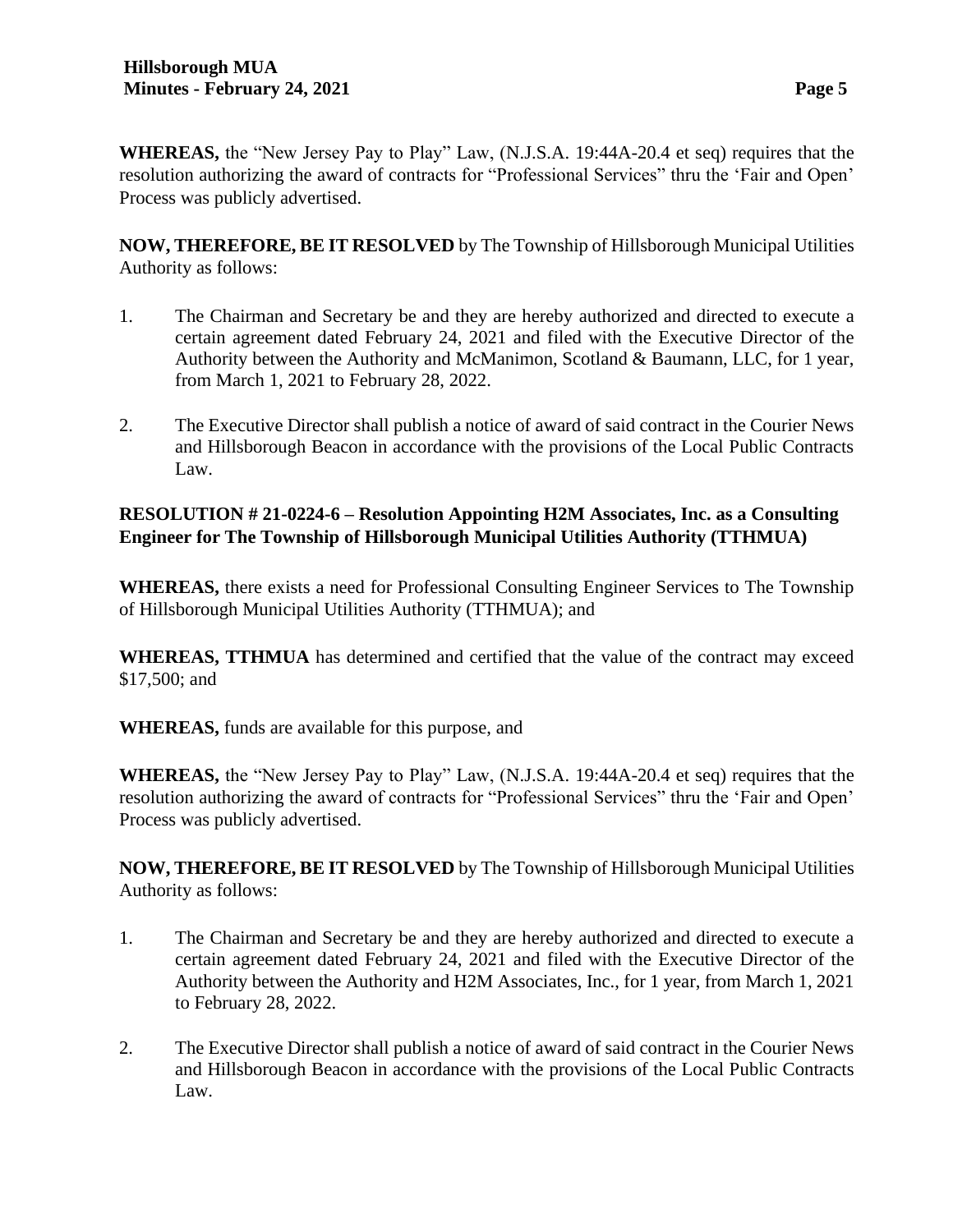# **RESOLUTION # 21-0224-7 – Resolution Appointing Van Note - Harvey Associates, Inc. as a Consulting Engineer for The Township of Hillsborough Municipal Utilities Authority (TTHMUA)**

**WHEREAS,** there exists a need for Professional Consulting Engineer Services to The Township of Hillsborough Municipal Utilities Authority (TTHMUA); and

**WHEREAS, TTHMUA** has determined and certified that the value of the contract may exceed \$17,500; and

**WHEREAS,** funds are available for this purpose, and

**WHEREAS,** the "New Jersey Pay to Play" Law, (N.J.S.A. 19:44A-20.4 et seq) requires that the resolution authorizing the award of contracts for "Professional Services" thru the 'Fair and Open' Process was publicly advertised.

**NOW, THEREFORE, BE IT RESOLVED** by The Township of Hillsborough Municipal Utilities Authority as follows:

- 1. The Chairman and Secretary be and they are hereby authorized and directed to execute a certain agreement dated February 24, 2021 and filed with the Executive Director of the Authority between the Authority and Van Note – Harvey Associates, Inc., for 1 year, from March 1, 2021 to February 28, 2022.
- 2. The Executive Director shall publish a notice of award of said contract in the Courier News and Hillsborough Beacon in accordance with the provisions of the Local Public Contracts Law.

# **RESOLUTION # 21-0224-8 – Resolution Appointing Danskin Insurance Agency, Inc. as the Risk Management Consultant for The Township of Hillsborough Municipal Utilities Authority (TTHMUA)**

**WHEREAS,** the Township of Hillsborough Municipal Utilities Authority is a member of the New Jersey Utility Authorities Joint Insurance Fund, and

**WHEREAS,** the bylaws of said fund require that each Authority appoint a Risk Management Consultant to perform various professional services as detailed in the bylaws; and

**WHEREAS,** the judgmental nature of a Risk Management Consultant's duties renders comparative bidding impractical; and

**WHEREAS, TTHMUA** has determined and certified that the value of the contract may exceed \$17,500; and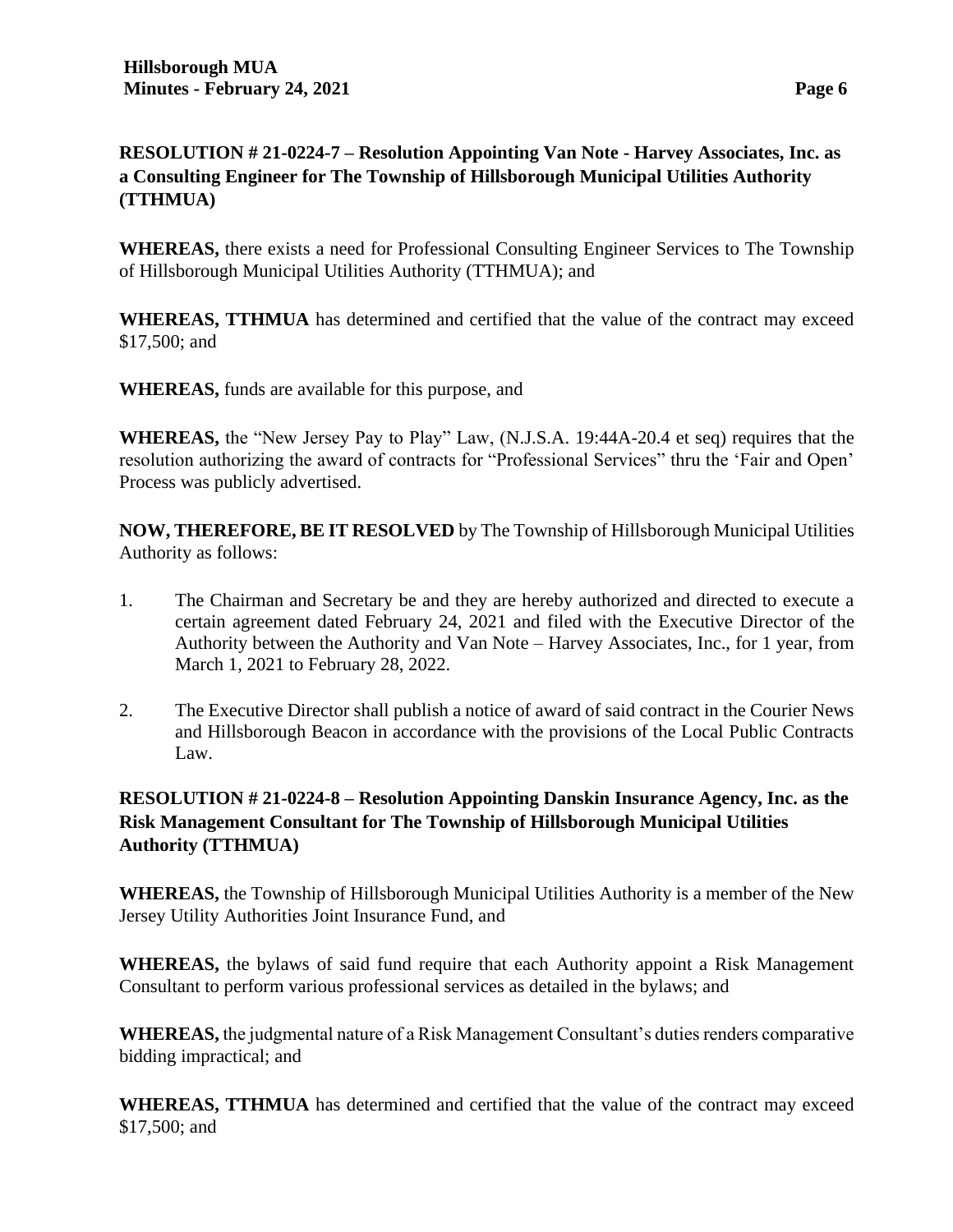**WHEREAS,** funds are available for this purpose, and

**WHEREAS,** the "New Jersey Pay to Play" Law, (N.J.S.A. 19:44A-20.4 et seq) requires that the resolution authorizing the award of contracts for "Professional Services" thru the 'Fair and Open' Process was publicly advertised.

**NOW, THEREFORE, BE IT RESOLVED** by The Township of Hillsborough Municipal Utilities Authority as follows:

- 1. The Chairman and Secretary be and they are hereby authorized and directed to execute a certain agreement dated February 24, 2021 and filed with the Executive Director of the Authority between the Authority and Danskin Insurance Agency, Inc., for 1 year, from March 1, 2021 to February 28, 2022.
- 2. The Executive Director shall publish a notice of award of said contract in the Courier News and Hillsborough Beacon in accordance with the provisions of the Local Public Contracts Law.

# **RESOLUTION # 21-0224-9 – Resolution Adopting an Order of Business for Conducting Meetings of The Township of Hillsborough Municipal Utilities Authority (TTHMUA)**

**BE IT RESOLVED** that the general order of business set forth below be adopted by The Township of Hillsborough Municipal Utilities Authority to govern the proceedings of the Authority at all meetings until the Reorganization Meeting in February 2022.

- 1. Announcement of Compliance with "Open Public Meetings Act"
- 2. Roll Call
- 3. Disposition of Minutes of Prior Meetings
- 4. Business from the Floor
- 5. Correspondence
- 6. Matters for Consideration including but not limited to Public Hearings on all matters scheduled pursuant to public notice, such as rate resolutions, bond resolutions, receipt of bids, etc.
- 7. Discussion Items
- 8. Professional Reports from but not limited to Attorney(s), Auditor, Consulting Engineer(s), etc.
- 9. Committee Reports from but not limited to Engineering / Facilities, Finance, I/I and GIS, and Personnel
- 10. Somerset Raritan Valley Sewerage Authority (SRVSA)
- 11. Approval of Claims / Other Financial Matters
- 12. Adjournment

# **RESOLUTION # 21-0224-10 – Resolution Adopting the By-Laws of The Township of Hillsborough Municipal Utilities Authority (TTHMUA)**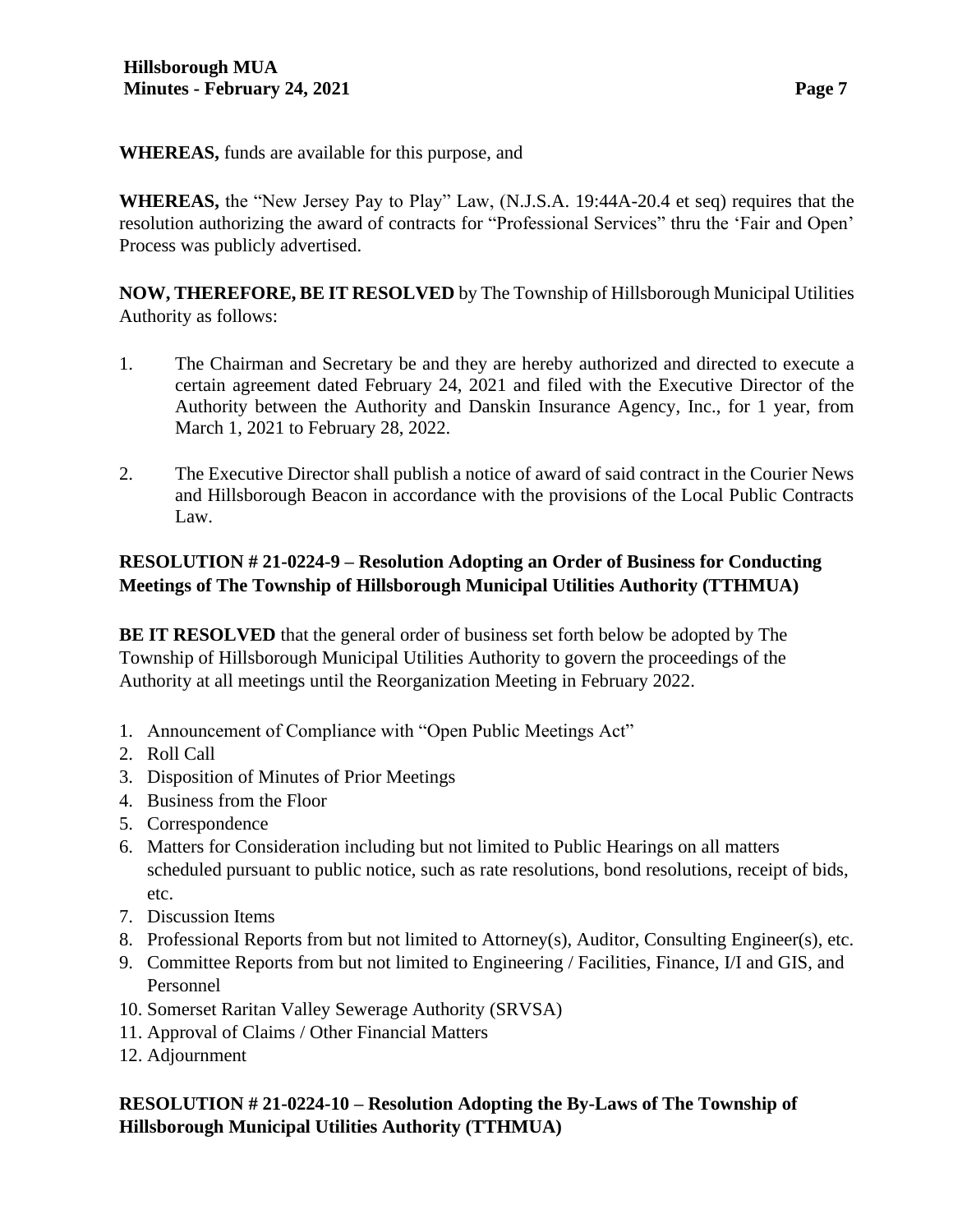**BE IT RESOLVED** that the By-Laws of the Township of Hillsborough Municipal Utilities Authority, dated February 2021 and as attached hereto, be adopted by The Township of Hillsborough Municipal Utilities Authority to govern The Township of Hillsborough Municipal Utilities Authority until the Reorganization Meeting in February 2022.

## **RESOLUTION # 21-0224-11 – Resolution Adopting and Authorizing the Publication of the Annual Meeting Calendar of The Township of Hillsborough Municipal Utilities Authority (TTHMUA)**

**BE IT RESOLVED** that in accordance with the provisions of the "Open Public Meetings Act", (C, 321, P.L. 1975) the following schedule of public meetings of The Township of Hillsborough Municipal Utility Authority (TTHMUA) shall be adopted for the year ending February 28, 2022; and

**BE IT FURTHER RESOLVED** that said schedule be posted on TTHMUA's Web site, advertised in the Hillsborough Beacon and the Courier-News, and that copies of said schedule be posted on the bulletin board of TTHMUA and filed with the Hillsborough Township Clerk.

# **TOWNSHIP OF HILLSBOROUGH MUNICIPAL UTILITIES AUTHORITY PUBLIC NOTICE**

In compliance with the "Open Public Meetings Act" (C, 321, P.L. 1975) of the State of New Jersey, PLEASE TAKE NOTICE that the Township of Hillsborough Municipal Utilities Authority will hold public meetings for the transaction of the Authority business in accordance with the following schedule:

| March 24, 2021  | September 22, 2021          |
|-----------------|-----------------------------|
| April 28, 2021  | October 27, 2021            |
| May 26, 2021    | November 23, 2021 (Tuesday) |
| June 23, 2021   | December 15, 2021           |
| July 28, 2021   | January 26, 2022            |
| August 25, 2021 | February 23, 2022           |

**PLEASE TAKE FURTHER NOTICE** that all of the above listed meetings will commence at 6:00 P.M. at the offices of the Authority at 220 Triangle Road, Suite 234, in the Township of Hillsborough, County of Somerset, State of New Jersey.

Copies of this notice have been posted on the Authority's Web site and at the offices of the Authority, filed with the Hillsborough Township Clerk, and published in the Courier-News and the Hillsborough Beacon.

**RESOLUTION # 21-0224-12 – Resolution Authorizing the Mailing of Meeting Notices and Fees of The Township of Hillsborough Municipal Utilities Authority (TTHMUA)**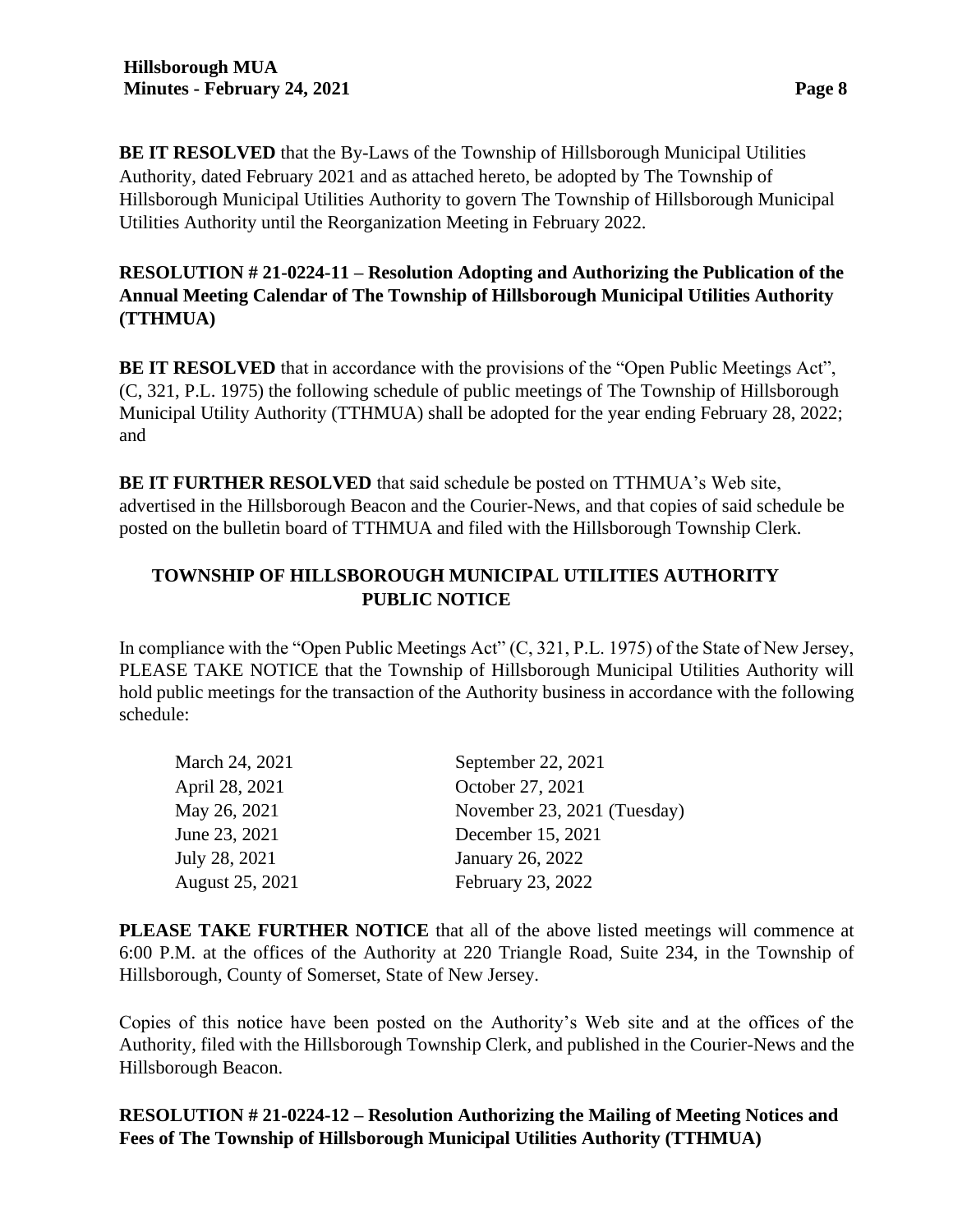**BE IT RESOLVED** by The Township of Hillsborough Municipal Utilities Authority that the Executive Director is hereby directed to mail the annual meeting notice and all 48-hour notices to any person so requesting same upon payment to the Authority of the sum of \$10.00 which is hereby declared to be the reasonable sum for each mailing to be made hereunder; provided, however, that mailing to the newspapers shall be without charge.

## **RESOLUTION # 21-0224-13 – Resolution Authorizing the Adoption of an Indemnification Policy for The Township of Hillsborough Municipal Utilities Authority (TTHMUA)**

**BE IT RESOLVED** by The Township of Hillsborough Municipal Utilities Authority that this Indemnification Policy is adopted, as follows:

Section 1. Except as hereinafter provided, The Township of Hillsborough Municipal Utilities Authority ("Authority") shall, upon the request of any present or former official, employee or appointee of the Authority provide for the indemnification and legal defense of any civil action brought against said person or persons arising from an act or omission falling within the scope of their public duties with the Authority.

**Section 2.** The terms of this Resolution and the definition of official, employee and appointee are to be construed liberally in order to effectuate the purposes of this Resolution, except that these terms shall not mean a) any person who is not a natural person; b) any person while providing goods or services of any kind under any contract with the Authority, except an employment contract; c) any person while providing legal or engineering services for compensation unless said person is an employee of the Authority; and d) any person who as a condition of his or her appointment or contract is required to indemnify and defend the Authority and/or secure insurance.

**Section 3.** The Authority shall provide for defense of and indemnify any present or former official, employee or appointee of the Authority who becomes a defendant in a civil action if the person or persons involved a) acted or failed to act in a matter in which the Authority has or had an interest; b) acted or failed to act in the discharge of a duty imposed or authorized by law; and c) acted or failed to take action in good faith. For purposes of this Resolution, the duty and authority of the Authority to defend and indemnify shall extend to a cross-claim or counterclaim against said person.

**Section 4.** The Authority shall not indemnify any person against the payment of punitive damages, penalties, or fines, but may provide for the legal defense of such claims in accord with the standards set forth herein. The Authority may refuse to provide for the defense and indemnification of any civil action referred to herein if the Authority determines that a) the act or omission did not occur within the scope of a duty authorized or imposed by law; b) the act or failure to act was the result of actual fraud, willful misconduct or actual malice of the person requesting defense and indemnification; or c) the defense of the action or proceeding by the Authority would create a conflict of interest between the Authority and the person or persons involved.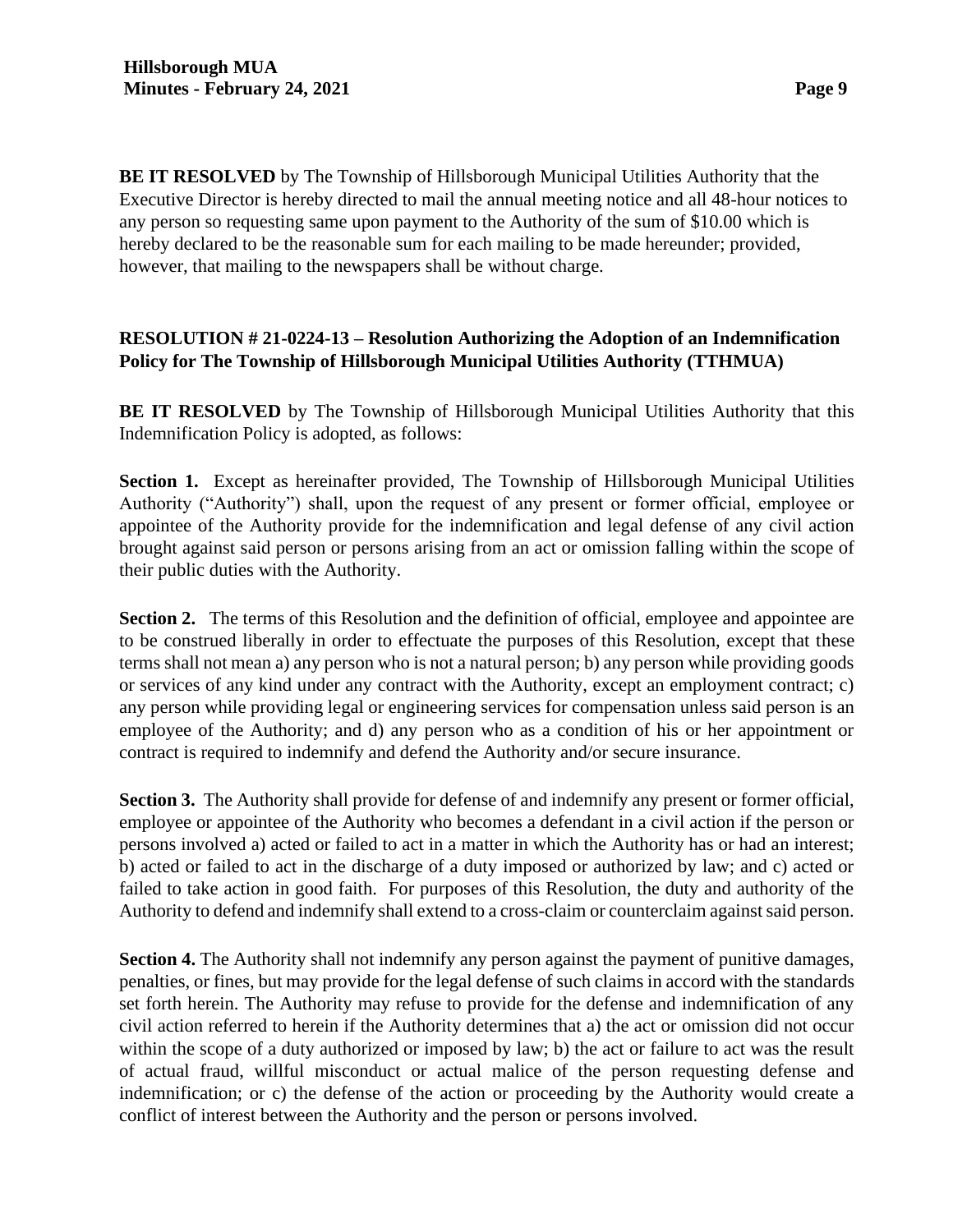**Section 5.** In any other action or proceeding, including criminal proceedings, the Authority may provide for the defense of a present or former official, employee or appointee, if the Authority concludes that such representation is in the best interest of the Authority and that the person to be defended acted or failed to act in accord with the standards set forth in this Resolution.

**Section 6.** Whenever the Authority provides for the defense of any action set forth herein and as a condition of such defense, the Authority may assume exclusive control over the representation of such persons defended and such person shall cooperate fully with the Authority.

**Section 7.** The Authority may provide for the defense pursuant to this Resolution by authorizing its General Counsel to act on behalf of the person being defended or by employing other counsel for this purpose or by asserting the right of the Authority under any appropriate insurance policy that requires the insurer to provide defense.

**Section 8.** This Resolution shall take effect immediately.

## **RESOLUTION # 21-0224-14 – Resolution Designating the Official Newspapers of The Township of Hillsborough Municipal Utility Authority (TTHMUA)**

**BE IT RESOLVED** that the Hillsborough Beacon and the Courier News be and are hereby designated the official newspapers of The Township of Hillsborough Municipal Utility Authority.

# **RESOLUTION # 21-0224-15 – Resolution Establishing the Office Hours and Holiday Schedule of The Township of Hillsborough Municipal Utility Authority (TTHMUA)**

**BE IT RESOLVED** that the offices of The Township of Hillsborough Municipal Utility Authority shall be open from 9:00 A.M. until 4:00 P.M. daily Monday through Friday; and

**BE IT FURTHER RESOLVED** that the offices of the Authority shall be closed in observance of the following holidays as well as such other holidays as may be declared from time to time by resolution of the Authority:

| New Year's Day          | Columbus Day                |
|-------------------------|-----------------------------|
| Martin Luther King Day  | <b>General Election Day</b> |
| Lincoln's Birthday      | Veteran's Day               |
| Presidents Day          | Thanksgiving Day            |
| Good Friday             | <b>Thanksgiving Friday</b>  |
| <b>Memorial Day</b>     | Christmas Day               |
| <b>Independence Day</b> | Day after Christmas         |
| Labor Day               |                             |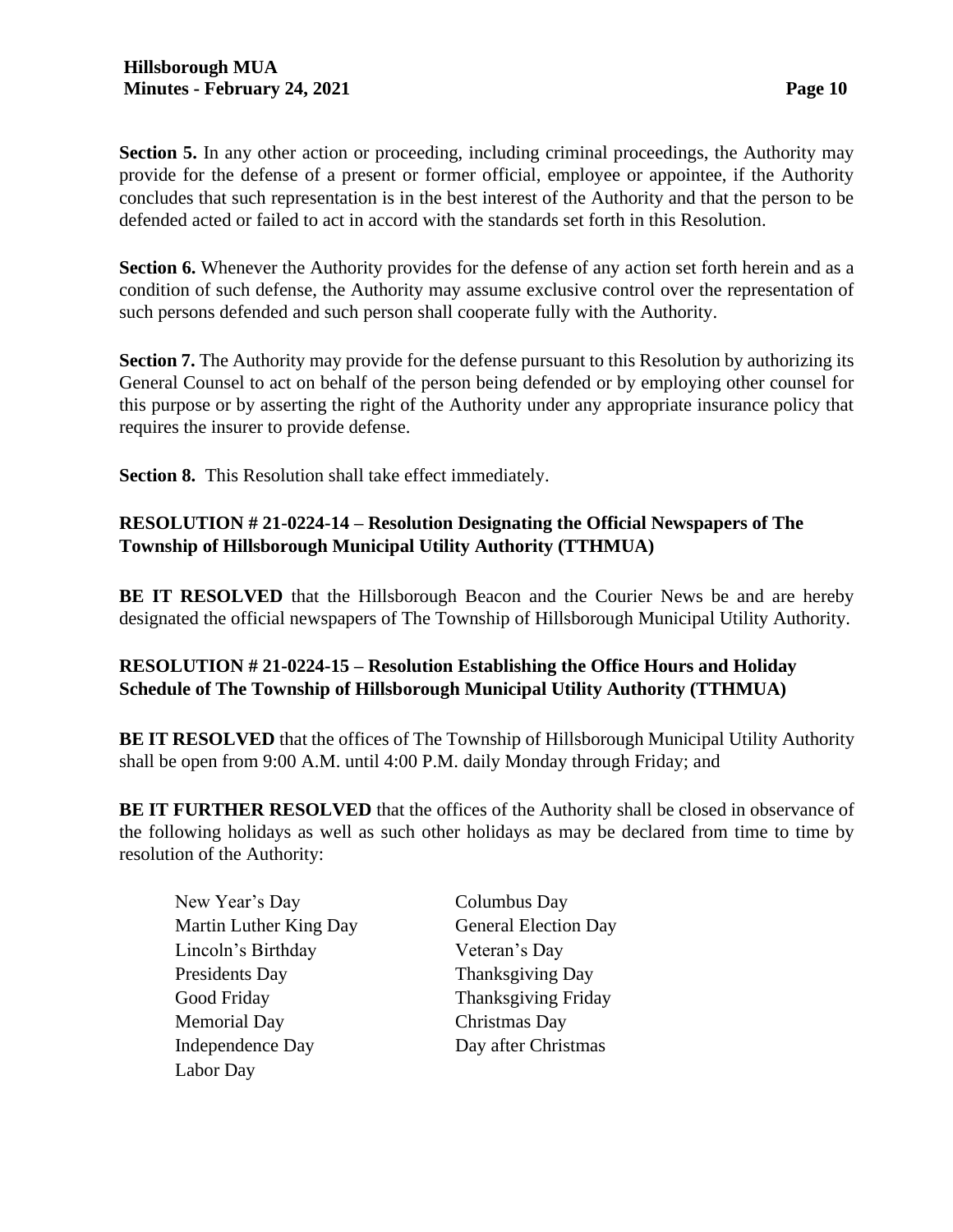## **RESOLUTION # 21-0224-16 – Appointing Robert A. Hough, P.E., Executive Director of The Township of Hillsborough Municipal Utilities Authority (TTHMUA) as the Certifying Officer and Collector of Charges of TTHMUA**

**BE IT RESOLVED** by The Township of Hillsborough Municipal Utilities Authority, in accordance with N.J.S.A. 40:14B-18, that Robert A. Hough, P.E., Executive Director of The Township of Hillsborough Municipal Utilities Authority, be and is hereby appointed Certifying Officer and Collector of Charges of The Township of Hillsborough Municipal Utilities Authority.

# **RESOLUTION # 21-0224-17 – Resolution Appointing Robert A. Hough, P.E., Executive Director of The Township of Hillsborough Municipal Utilities Authority (TTHMUA) as the Public Agency Compliance Officer of TTHMUA**

**BE IT RESOLVED** by The Township of Hillsborough Municipal Utilities Authority, in accordance with N.J.A.C. 17:27-3.5, that Robert A. Hough, P.E., Executive Director of The Township of Hillsborough Municipal Utilities Authority, be and is hereby appointed Public Agency Compliance Officer of The Township of Hillsborough Municipal Utilities Authority.

# **RESOLUTION # 21-0224-18 – Resolution Adopting a Cash Management Plan for The Township of Hillsborough Municipal Utilities Authority (TTHMUA)**

**BE IT RESOLVED** that the following Cash Management Plan be adopted by the Township of Hillsborough Municipal Utilities Authority and the Executive Director be authorized to implement said plan:

- 1. All funds received by the Authority shall be deposited in designated depositories within 24 hours of receipt.
- 2. All funds shall be deposited in interest bearing accounts.
- 3. The Executive Director is hereby authorized to negotiate the purchase and sale of U.S. Government obligations, or to invest in time open accounts or certificates of deposit, whichever shall provide the most favorable rates of interest.
- 4. All claims shall be approved for payment by a majority of the members and checks shall be issued in payment of said claims in accordance with the authorization for disbursements adopted by the Authority.

**RESOLUTION # 21-0224-19 – Resolution Designating the Official Depositories for The Township of Hillsborough Municipal Utilities Authority (TTHMUA)**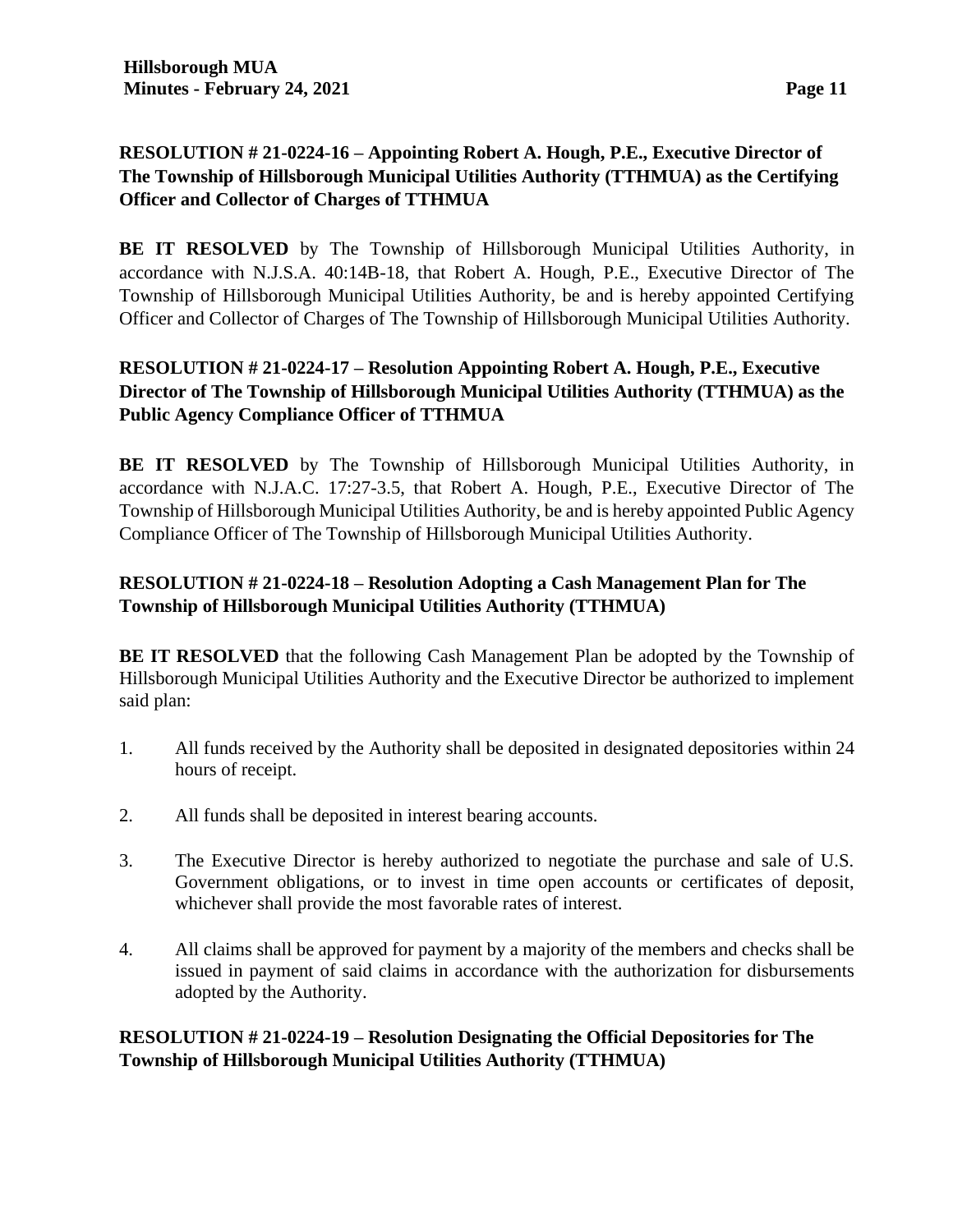**BE IT RESOLVED** that the following banks be designated as Depositories for funds of The Township of Hillsborough Municipal Utilities Authority until the Reorganization Meeting in February 2022.

| <b>Affinity Credit Union</b>      | <b>Amboy National Bank</b>               |
|-----------------------------------|------------------------------------------|
| <b>Bank of America</b>            | Chase Bank                               |
| <b>Constitution National Bank</b> | Financial Resources Federal Credit Union |
| Fulton Bank                       | Peapack Gladstone Bank                   |
| PNC Bank                          | Provident Bank                           |
| TD Bank                           | <b>Valley National Bank</b>              |
| Wells Fargo Bank NA               | <b>Unity Bank</b>                        |

**BE IT FURTHER RESOLVED** that the Treasurer be and is hereby authorized to assign the various accounts of the Authority to any of the above-named depositories.

## **RESOLUTION # 21-0224-20 – Resolution Authorizing Disbursements for The Township of Hillsborough Municipal Utilities Authority (TTHMUA)**

**BE IT RESOLVED** that all disbursements of The Township of Hillsborough Municipal Utilities Authority Operating Fund, Construction Fund, General Fund, and Inspection Trust Fund shall be made by checks signed by any two members of the Authority and countersigned by the Executive Director.

**BE IT FURTHER RESOLVED** that all disbursements of The Township of Hillsborough Municipal Utilities Authority Petty Cash Account be made by checks signed by any member of the Authority and the Executive Director of the Authority; and

**BE IT FURTHER RESOLVED** that all disbursements of The Township of Hillsborough Municipal Utilities Authority Revenue Fund transmitting revenues to the Trustee be made by checks signed by any one of the following:

| Chairman                  | Vice-Chairman             |
|---------------------------|---------------------------|
| Secretary                 | Treasurer                 |
| Asst. Secretary/Treasurer | <b>Executive Director</b> |

## **RESOLUTION # 21-0224-21 – Resolution Authorizing Payroll Disbursements for The Township of Hillsborough Municipal Utilities Authority (TTHMUA)**

**BE IT RESOLVED** that salaries and wages be paid by checks disbursed from the payroll account on a biweekly, monthly or quarterly basis as elected by the employees, said checks to be signed by any one of the following: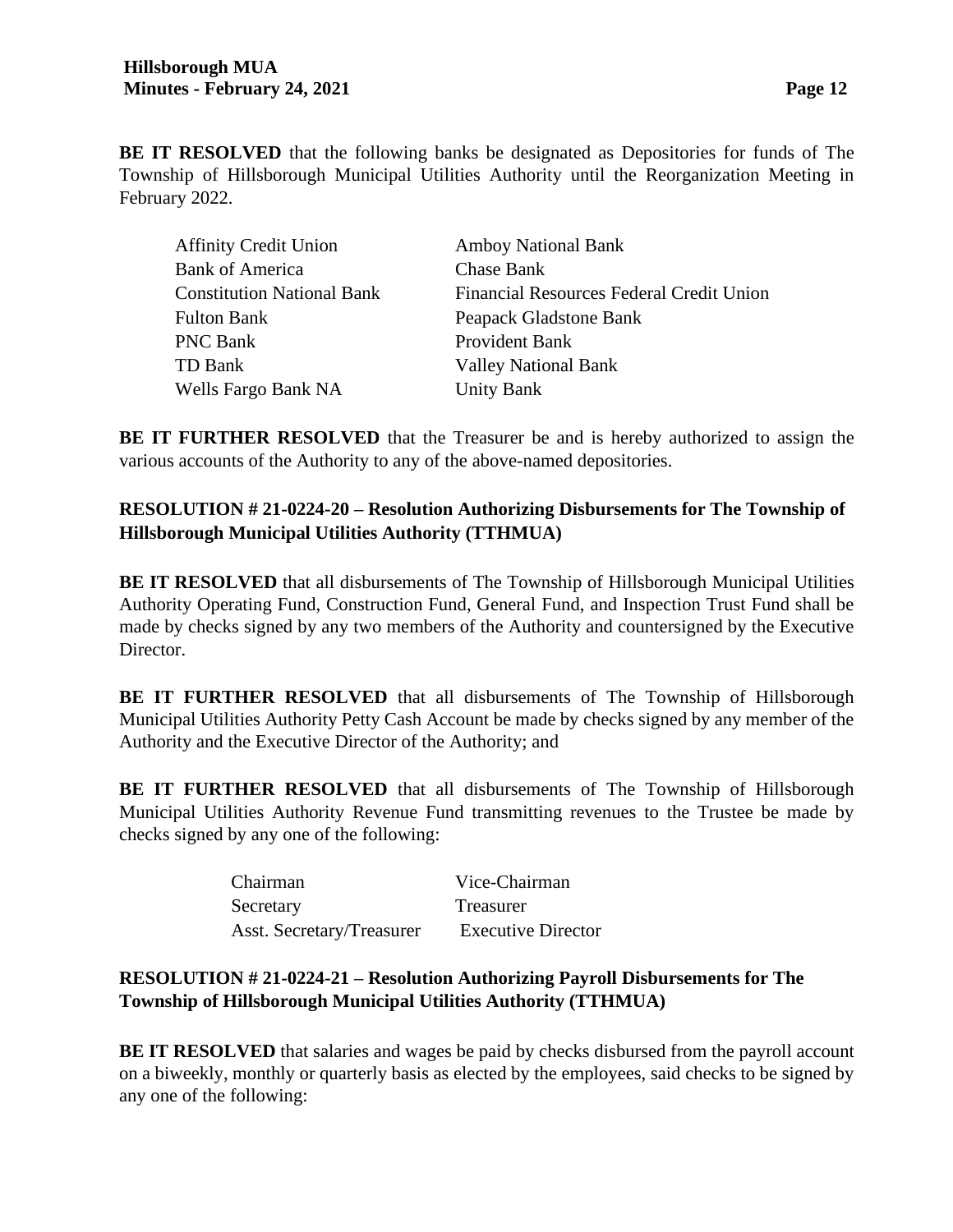| Chairman                         | Vice-Chairman             |
|----------------------------------|---------------------------|
| Secretary                        | Treasurer                 |
| <b>Asst. Secretary/Treasurer</b> | <b>Executive Director</b> |

## **RESOLUTION # 21-0224-22 – Resolution Authorizing Investments for The Township of Hillsborough Municipal Utilities Authority (TTHMUA)**

**BE IT RESOLVED** that the Executive Director is hereby authorized to negotiate the purchase and sale of U.S. Government obligations, or to invest in time open accounts or certifications of deposit, whichever is the most favorable to achieve the best program for the investment of Authority funds; and

**BE IT FURTHER RESOLVED** that all such transactions shall be reported to the Board at the following regular meeting of the Authority.

A brief discussion ensued as to why the appointment of two (2) Special Counsels and two (2) Consulting Engineering firms. In order to avoid any conflict two were being appointed.

A motion was made by Mr. Nunn, seconded by Mr. Damiano and all present voted in favor of the above consent agenda items.

The 2021 Reorganization meeting adjourned at 6:08 pm.

## **REGULAR MEETING AGENDA**

The Township of Hillsborough Municipal Utilities Authority continued with a scheduled meeting that began at approximately at 6:09 PM on Wednesday, February 24, 2021, with the following members present:

> Chairman Michael Avolio Robert Damiano Robert McCray Richard Nunn

Also present were Authority Executive Director Robert A. Hough, P.E. and Peter Cipparulo, III, Esq., General Counsel. Mr. Scarantino was noted as absent.

#### **APPROVAL OF MINUTES**

**January 27, 2021 Regular Session Minutes -** Motion to approve by Mr. Damiano, second by Mr. Nunn and the roll call vote was: Chairman Avolio -yes, Mr. Damiano – yes and Mr. Nunn – yes. Mr. McCray abstained.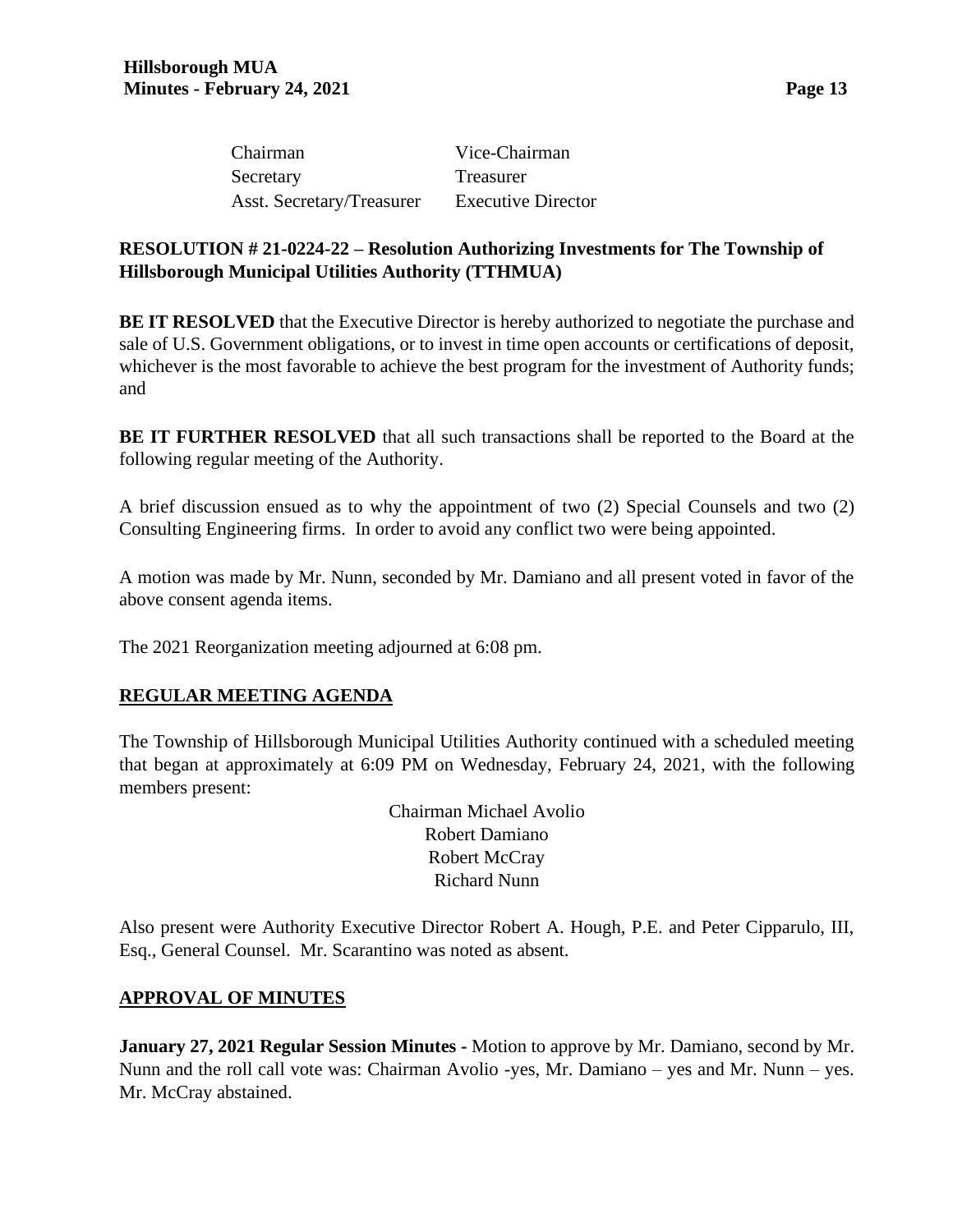#### **BUSINESS FROM THE FLOOR**

None at this time

#### **CORRESPONDENCE**

None at this time

#### **MATTERS FOR CONSIDERATION**

## **RESOLUTION # 21-0224-23 - Release of Letter of Credit in the Amount of \$344,137.50 – TJC at Hillsborough, LLC, Block 207.01, Lot 107 (Hidden Brook)**

**WHEREAS,** the Township of Hillsborough Municipal Utilities Authority (TTHMUA) passed a resolution on September 28, 2011 approving an application from TJC at Hillsborough, LLC, 603 First Avenue, Raritan, New Jersey for a sanitary sewer extension to serve a proposed 23 lot subdivision, known as Hidden Brook, in Block 207.01, Lot 107, in the Township of Hillsborough, Somerset County, New Jersey; and

**WHEREAS,** on April 23, 2014, TJC at Hillsborough, LLC provided TTHMUA with a Letter of Credit dated April 23, 2014 in the amount of \$554,134.00 in lieu of a Performance Bond; and

**WHEREAS,** on September 1, 2015, TJC at Hillsborough, LLC provided TTHMUA with a revised Letter of Credit dated September 1, 2015 in the amount of \$344,137.50 in lieu of a Performance Bond; and

**WHEREAS,** TJC at Hillsborough, LLC has requested that since the above stated project has been completed that the Letter of Credit provided to TTHMUA be returned to TJC at Hillsborough, LLC; and

**WHEREAS, TTHMUA** staff has reviewed this request, inspected the project, found all work to be complete and recommends that the Letter of Credit be returned to TJC at Hillsborough, LLC.

**NOW, THEREFORE, BE IT RESOLVED,** that the Letter of Credit, dated September 1, 2015, in the amount of \$344,137.50 be returned to TJC at Hillsborough, LLC.

Mr. Hough reported that this resolution had been tabled from the previous meeting because of an issue with the force main. It has since been repaired and Mr. Hough recommended adopting this resolution.

A motion was made by Mr. Nunn, seconded by Mr. Damiano, and all those present voted in favor.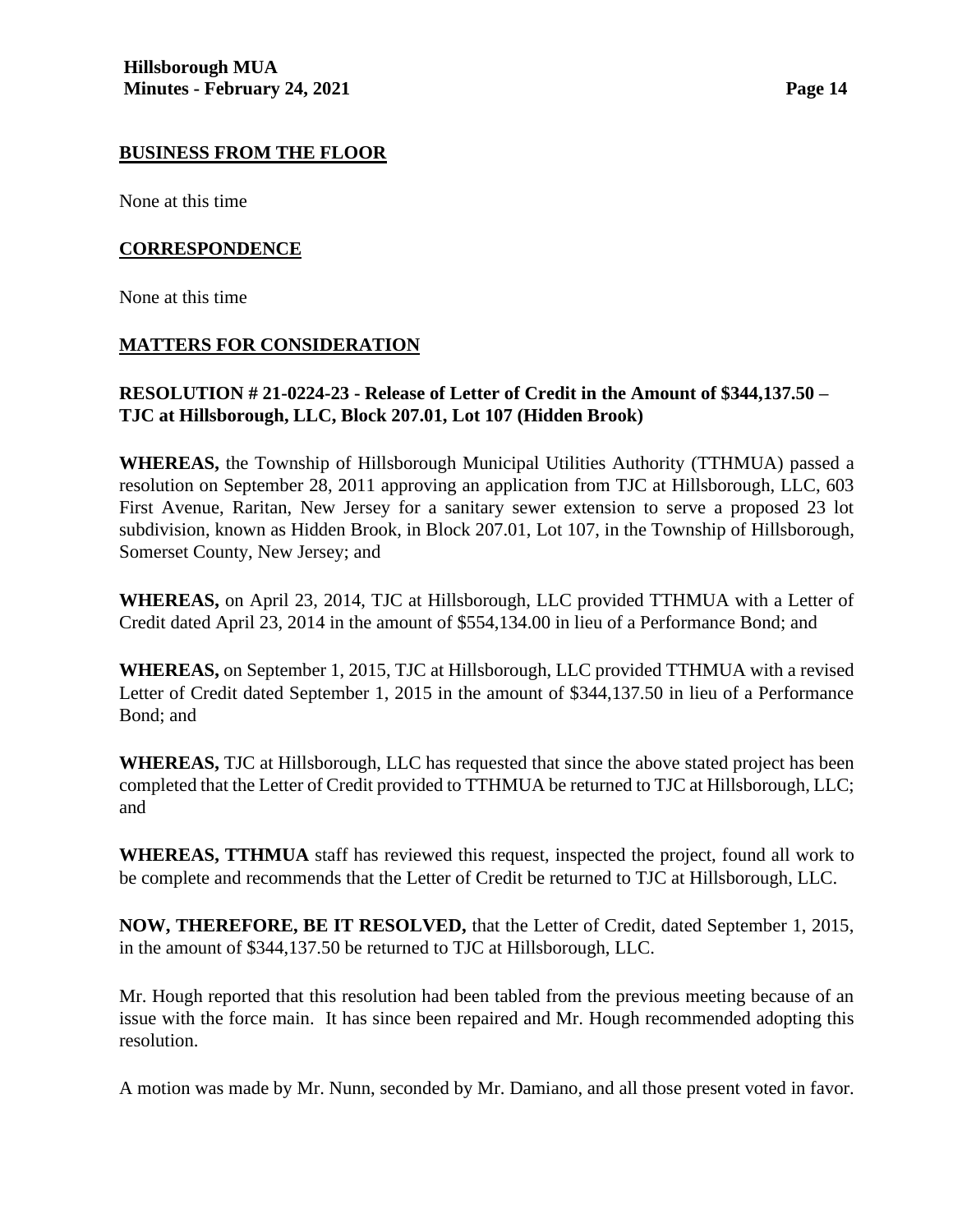**RESOLUTION # 21-0224-24 – Resolution Approving Change Order Nos. 1 and 2 and a Two (2) Year General Maintenance Bond for the Contract Known as "Rehabilitation of Route 206 Existing Sanitary Gravity Sewer System – Contract No. 50" (Contractor is SWERP, Inc., Bristol, Pa.)**

**WHEREAS,** on July 29, 2020, the Township of Hillsborough Municipal Utilities Authority (TTHMUA) awarded the contract known as "Rehabilitation of Route 206 Existing Sanitary Gravity Sewer System – Contract No. 50" to SWERP, Inc., 1237 Hayes Boulevard, Bristol, Pa. 19007 (SWERP), in the amount of \$318,600.00; and

**WHEREAS,** the work has been completed to the satisfaction of Van Note – Harvey Associates Inc. (VNHA), the project engineer, and TTHMUA; and

**WHEREAS,** Change Order # 1 has been prepared in the amount of \$11,950.00 to cover the cost for SWERP to conduct a one (1) night investigation of the condition and construction of existing sanitary sewer laterals and thus establishing a new Contract Price of \$330,550.00; and

**WHEREAS,** Change Order # 2 has been prepared in the amount of -\$51,371.80 to establish the Final Contract Price of \$279,178.20; and

**WHEREAS, SWERP** has submitted a Two (2) Year General Maintenance Bond in the amount of \$279,178.20 for this previously referenced Contract that is acceptable to VHNA and TTHMUA.

**NOW, THEREFORE, BE IT RESOLVED,** by the Township of Hillsborough Municipal Utilities Authority, County of Somerset, State of New Jersey as follows:

- 1. That Change Order Nos. 1 and 2 and the Two (2) Year General Maintenance Bond be approved and accepted.
- 2. The Executive Director and the Chairman are hereby authorized and directed to execute said Change Orders and any other Project Closeout documents on behalf of TTHMUA.

Mr. Hough reported this was for the Route 206 rehabilitation project and that the lining and manhole work had been completed, all of the laterals (11 of the 17 laterals) were not and would not be completed at this time due to their construction and condition. At this time, a decision has not been made regarding the rehabilitation of the remaining laterals, but that it would not be under this contract. It was recommended that the project be closed at this time.

A motion was made by Mr. Damiano, seconded by Mr. McCray, and all those present voted in favor.

**RESOLUTION # 21-0224-25 - Resolution Authorizing Approval of a Sanitary Sewer Connection for Sherman Tract – Phase I (Block 86, Lot 21 in the Township of Hillsborough)**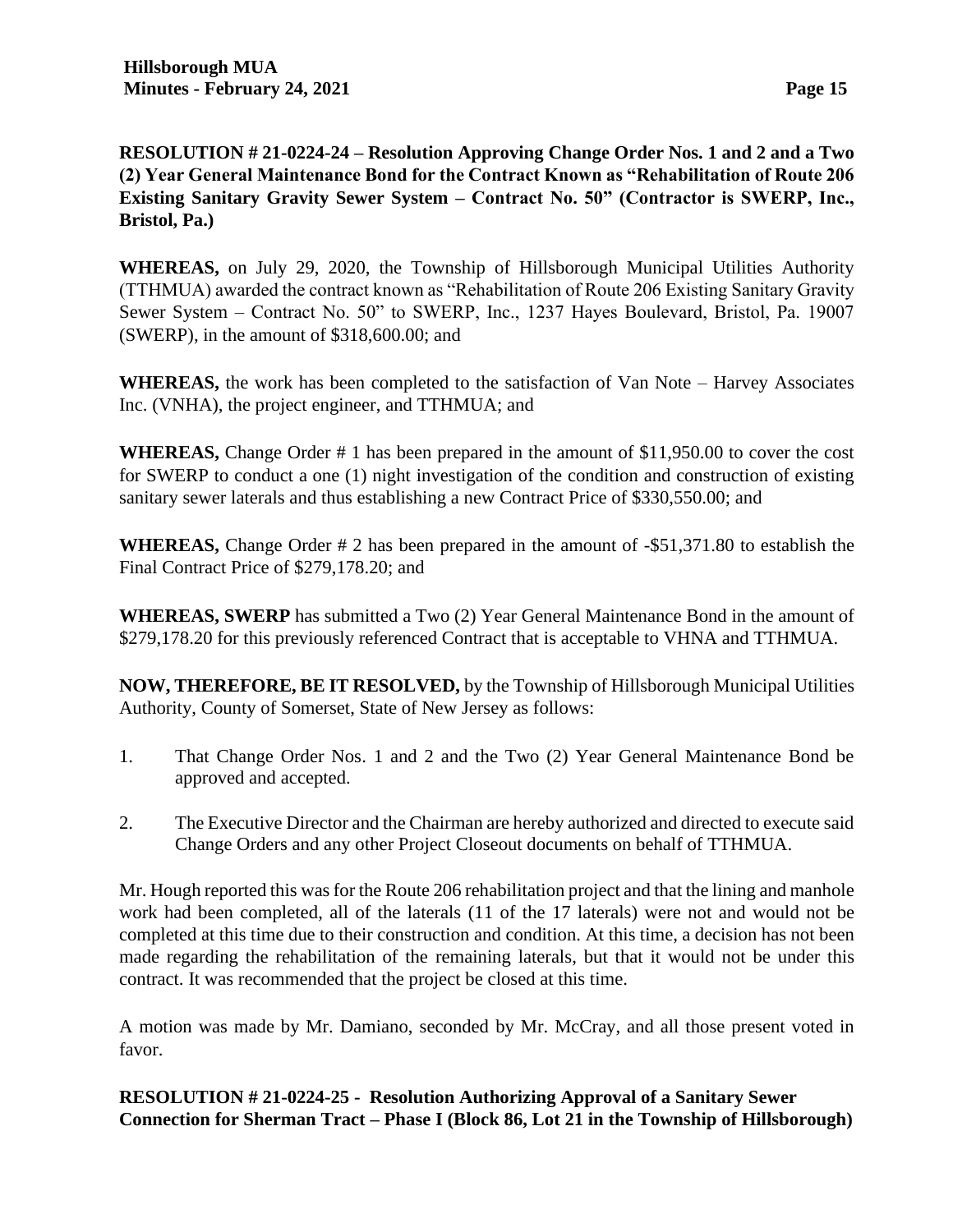**WHEREAS,** RPM Development Group. LLC, 77 Park Street, Montclair, New Jersey has requested a sanitary sewer connection for the project known as Sherman Tract – Phase I located on Block 86, Lot 21 in the Township of Hillsborough, Somerset County, New Jersey; and

**WHEREAS,** the requested wastewater flow from the proposed development is 21,160 gallons per day (GPD); and

**WHEREAS,** the connection of the proposed development will be via a gravity sewer; and

**WHEREAS,** plans entitled "Preliminary / Final Major Site Plan & Subdivision, Block 86, Lot 21, Sherman Tract – Phase I, Situated in Township of Hillsborough, Somerset County, New Jersey" prepared by MidAtlantic Engineering Partners, LLC, dated 5/28/2019, last revised 11/02/2020 has been reviewed by the Township of Hillsborough Municipal Utilities Authority staff.

**NOW, THEREFORE, BE IT RESOLVED** by the Township of Hillsborough Municipal Utilities Authority that this sanitary sewer connection be approved subject to the following conditions:

- 1. TTHMUA review memo of February XX, 2021.
- 2. Approval of the Somerset Raritan Valley Sewerage Authority and the New Jersey Department of Environmental Protection.
- 3. As-built plans of the sanitary sewer connection shall be prepared by the applicant's engineer. Two (2) sets shall be provided to the Authority in reproducible form on mylar.
- 4. Performance Bond and inspection fees in the amounts established by the Authority shall be provided to the Township of Hillsborough Municipal Utilities Authority for the proposed sewerage facilities prior to construction, as may be applicable.
- 5. Maintenance Bond in the amount and form required by the Township of Hillsborough Municipal Utilities Authority shall be provided to the Authority for a period of up to two (2) years from the date of release of the Performance Bond, as may be applicable.
- 6. Conveyance of all applicable sanitary sewer easements to the Township of Hillsborough Municipal Utilities Authority, as may be applicable.
- 7. All on-site sanitary sewer facilities such as sewer mains and force mains, laterals and connections shall be the responsibility of the owner.
- 8. Approval shall remain in effect for a period of two (2) years, at which time, if construction of the facilities has not been initiated, re-approval will be required.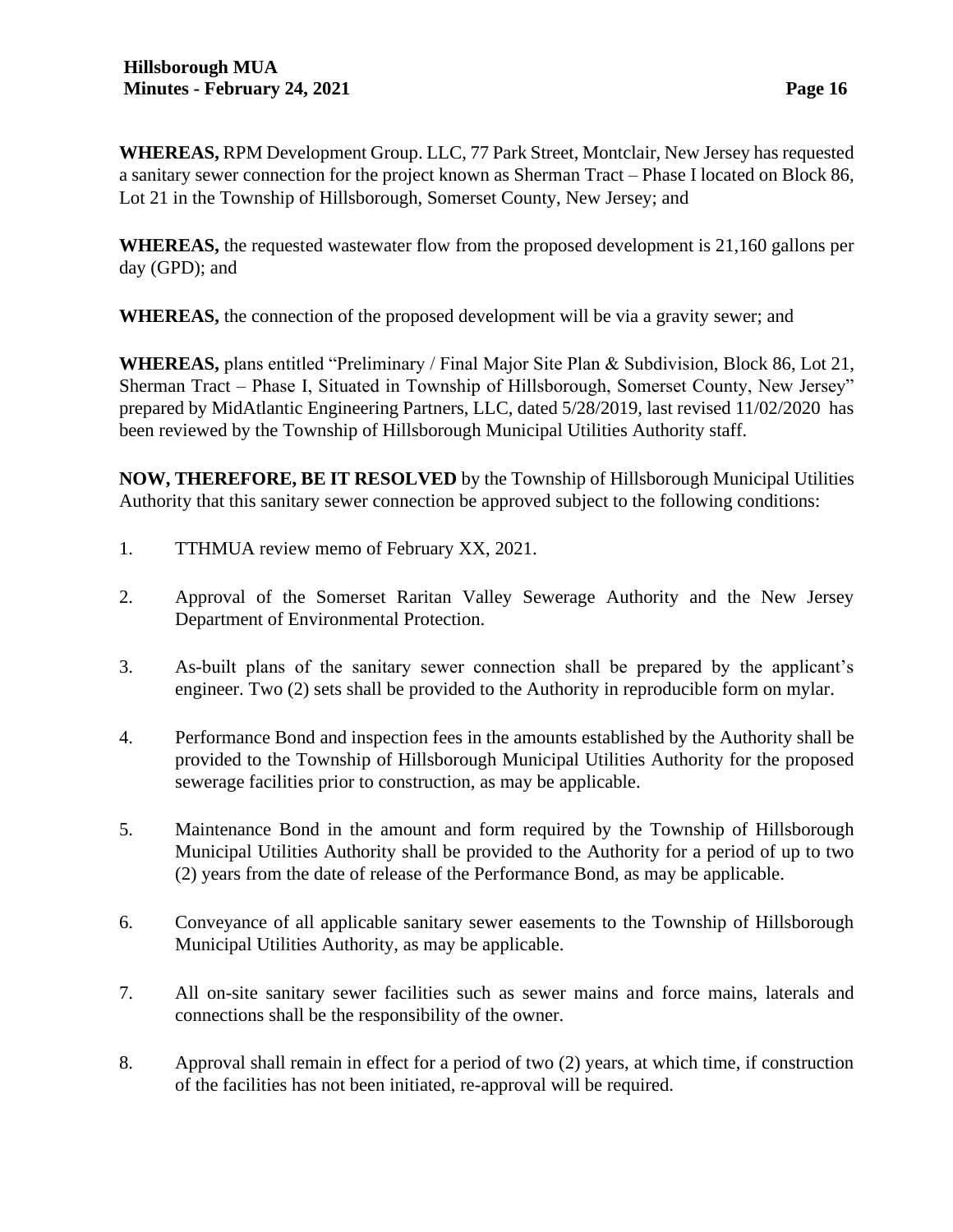**BE IT FURTHER RESOLVED** that this project be forwarded to the Somerset Raritan Valley Sewerage Authority and the New Jersey Department of Environmental Protection for approval and the Executive Director be authorized to execute applications required in connection with said submittal.

There are pending design changes, thus Mr. Hough recommended that the aforementioned resolution was tabled. All members present agreed.

## **DISCUSSION**

#### **Sunnymeade Pump Station and Force Main Project**

- Design / Easement Update
- Copart Update
- Green Acres Update
- Norfolk Southern Railway Company Agreement
- Flow Meter Installation Pump Station Design Flows

Mr. Hough reported that the Authority is in receipt of a license agreement from NSR and the proposed license fee is \$37,000. The agreement has been sent to the Attorney for review. The Authority has 60 days to respond to NSR. This was an unexpected expense for this project. Mr. Hough inquired about the breakdown of the \$37,000 and he anticipates having that information for the March meeting.

Mr. Hough reported on the ongoing Green Acres issue and that the goal is the least amount of disturbance. Staging of equipment on the Township property would minimize the disturbance.

Mr. Hough further reported that the Santos connection is feasible.

Staff has begun receiving easements from VNHA and staff is reviewing.

Flowmeters are recording but the second one is not functioning properly and has been returned to the vendor.

#### **Blackwell's Mills Pump Station Replacement**

- Project Status
- February 4, 2021 Project Meeting Update

Staff members met with H2M on February  $4<sup>th</sup>$  at the location and the design documents are being prepared.

#### **Rohill Pump Station - Generator and Automatic Transfer Switch (ATS) replacement**

- Project Status
- New generator and ATS scheduled for delivery in mid-February 2021